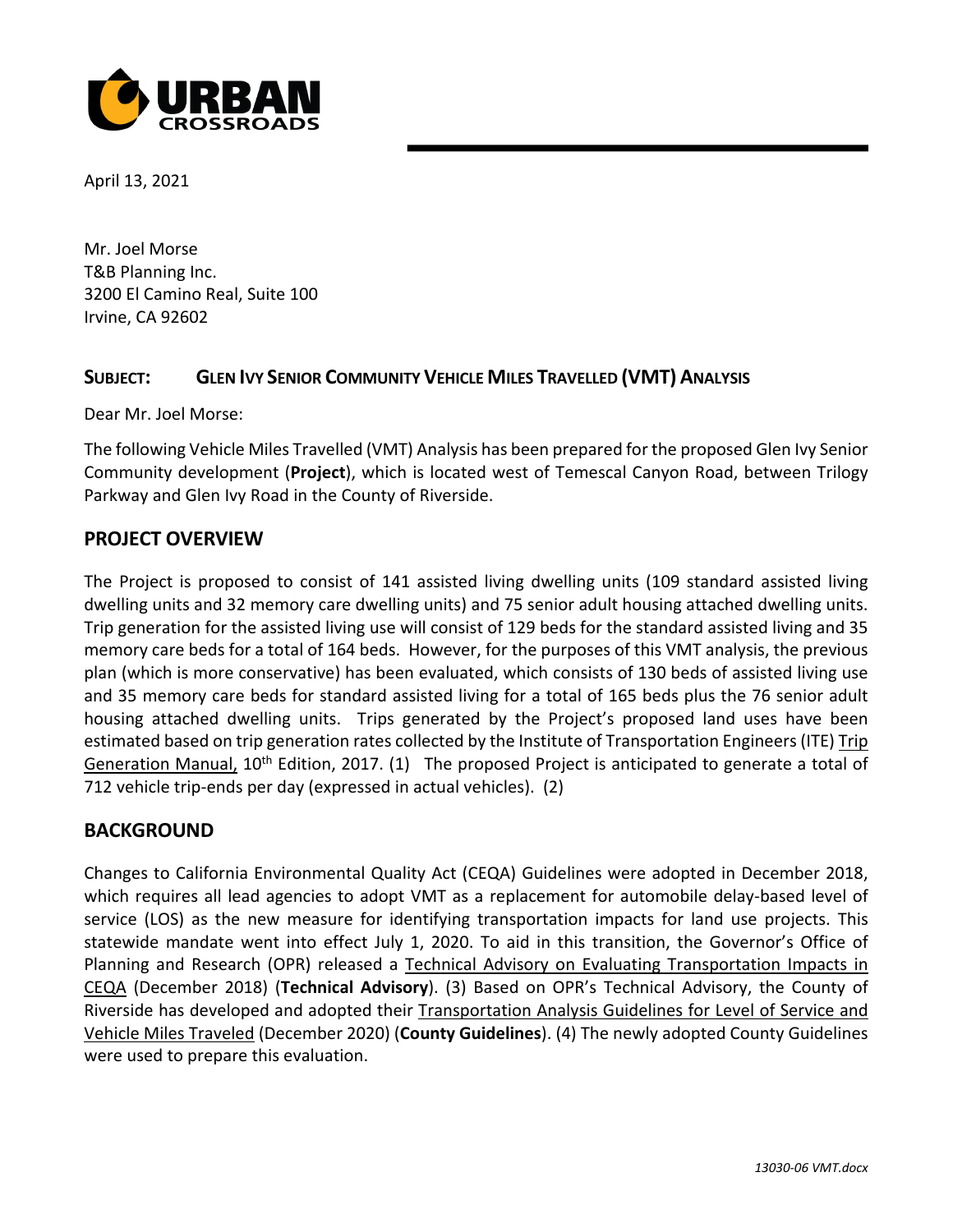Mr. Joel Morse T&B Planning Inc. April 13, 2021 Page 2 of 5

Consistent with County Guidelines, projects that meet certain screening criteria based on their location and project type may be presumed to result in a less than significant transportation impact. Consistent with the County Guidelines, the following project screening thresholds that may be applicable to the Project:

- Transit Priority Area (TPA) Screening
- Local-Serving retail
- Map-Based Screening

A land use project need only meet one of the above screening criteria to result in a less than significant impact.

# **TPA SCREENING**

Consistent with guidance identified in the County Guidelines, projects located within a Transit Priority Area (TPA) (i.e., within  $\frac{1}{2}$  $\frac{1}{2}$  $\frac{1}{2}$  mile of an existing "major transit stop"<sup>1</sup> or an existing stop along a "high-quality transit corridor"<sup>[2](#page-1-1)</sup>) may be presumed to have a less than significant impact absent substantial evidence to the contrary. However, the presumption may not be appropriate if a project:

- Has a Floor Area Ratio (FAR) of less than 0.75;
- Includes more parking for use by residents, customers, or employees of the project than required by the jurisdiction (if the jurisdiction requires the project to supply parking);
- Is inconsistent with the applicable Sustainable Communities Strategy (as determined by the lead agency, with input from the Metropolitan Planning Organization); or
- Replaces affordable residential units with a smaller number of moderate- or high-income residential units.

The Project is not located within ½ mile of an existing major transit stop, or along a high-quality transit corridor.

## **The TPA screening threshold is not met.**

## **LOCAL-SERVING RETAIL**

The County Guidelines identify that local serving retail with buildings less than 50,000 square feet or other local serving essential services (e.g., day care centers, public schools, medical/dental office buildings, etc.) are presumed to have a less than significant impact absent substantial evidence to the contrary. In addition, small projects anticipated to generate low traffic volumes and by association low greenhouse gas (GHG) emissions are also assumed to cause a less than significant impact. The County's

<span id="page-1-1"></span><sup>2</sup> Pub. Resources Code, § 21155 ("For purposes of this section, a high-quality transit corridor means a corridor with fixed route bus service with service intervals no longer than 15 minutes during peak commute hours.").



<span id="page-1-0"></span><sup>&</sup>lt;sup>1</sup> Pub. Resources Code, § 21064.3 ("'Major transit stop' means a site containing an existing rail transit station, a ferry terminal served by either a bus or rail transit service, or the intersection of two or more major bus routes with a frequency of service interval of 15 minutes or less during the morning and afternoon peak commute periods.").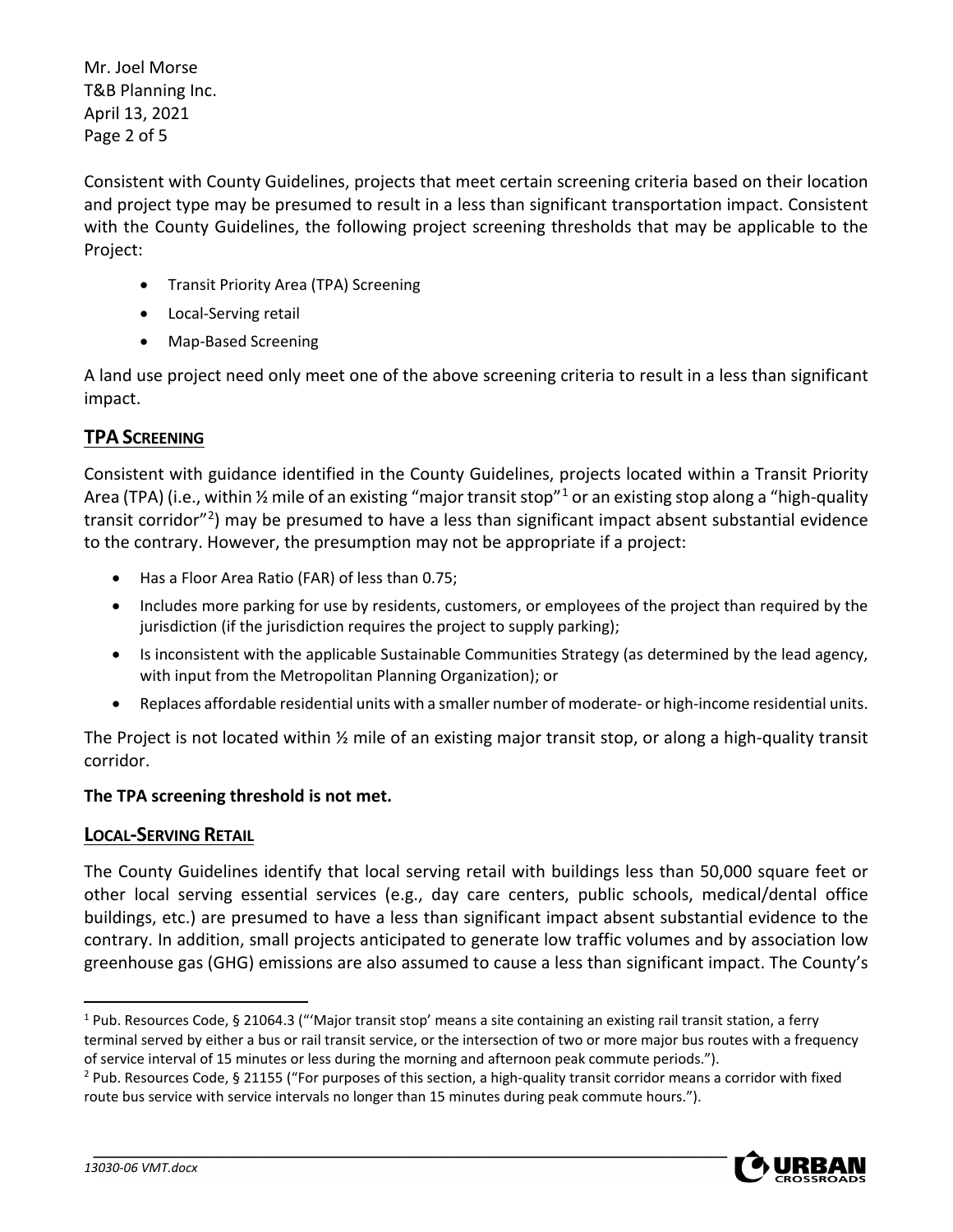Mr. Joel Morse T&B Planning Inc. April 13, 2021 Page 3 of 5

small project and local essential service threshold does not currently include assisted living or senior housing.

## **The Project Type screening threshold is not met.**

## **MAP-BASED SCREENING**

The County Guidelines notes that "residential and office projects located within a low VMT-generating area may be presumed to have a less than significant impact absent substantial evidence to the contrary."[3](#page-2-0) County Guidelines also note that the use of map-based screening for low VMT generating areas is also applicable for other residential uses such as the Project. Urban Crossroads has obtained a map from County staff that identifies VMT for the traffic analysis zone (TAZ) that contains the Project. The map utilizes the sub-regional Riverside Transportation Analysis Model (RIVTAM) to measure current VMT performance within individual TAZ's and compares them to the applicable impact threshold (e.g., VMT per employee for office or industrial land uses and VMT per capita for residential land uses). As shown in Attachment A, the Project is not located within a TAZ that currently generates lower VMT than the County's threshold of 15.2 VMT per capita.  $4$ 

## **The Low VMT Area screening threshold is not met.**

# **PROJECT GENERATED VMT**

Project's that do not meet VMT screening criteria should prepare a project level VMT analysis. RIVTAM is a useful tool to estimate VMT as it considers interaction between different land uses based on socioeconomic data such as population, households, and employment. RIVTAM is a travel forecasting model that represents a sub-area (Riverside County) of the Southern California Association of Governments (SCAG) regional traffic model. RIVTAM was designed to provide a greater level of detail and sensitivity in the Riverside County area as compared to the regional SCAG model. County Guidelines identifies RIVTAM as the appropriate tool for conducting VMT modeling for land use projects within the County of Riverside.

Project generated VMT has been calculated using the most current version of RIVTAM. Adjustments to socio-economic data (SED) (i.e., population and households) for the Project has been made to a separate TAZ within the model to isolate vehicle trips to/from the Project. As the County's General Plan land use to SED conversion factors do not identify a modified household size for senior housing, the standard average household size of 3.60 persons per household was used as it provides a more conservative analysis. Table 1 summarizes the population density factors and capita estimates for the Project.



<span id="page-2-0"></span><sup>&</sup>lt;sup>3</sup> Page 24 of the Technical Advisory.

<span id="page-2-1"></span><sup>4</sup> Figure 6 – VMT Threshold of Significance of the County Guidelines.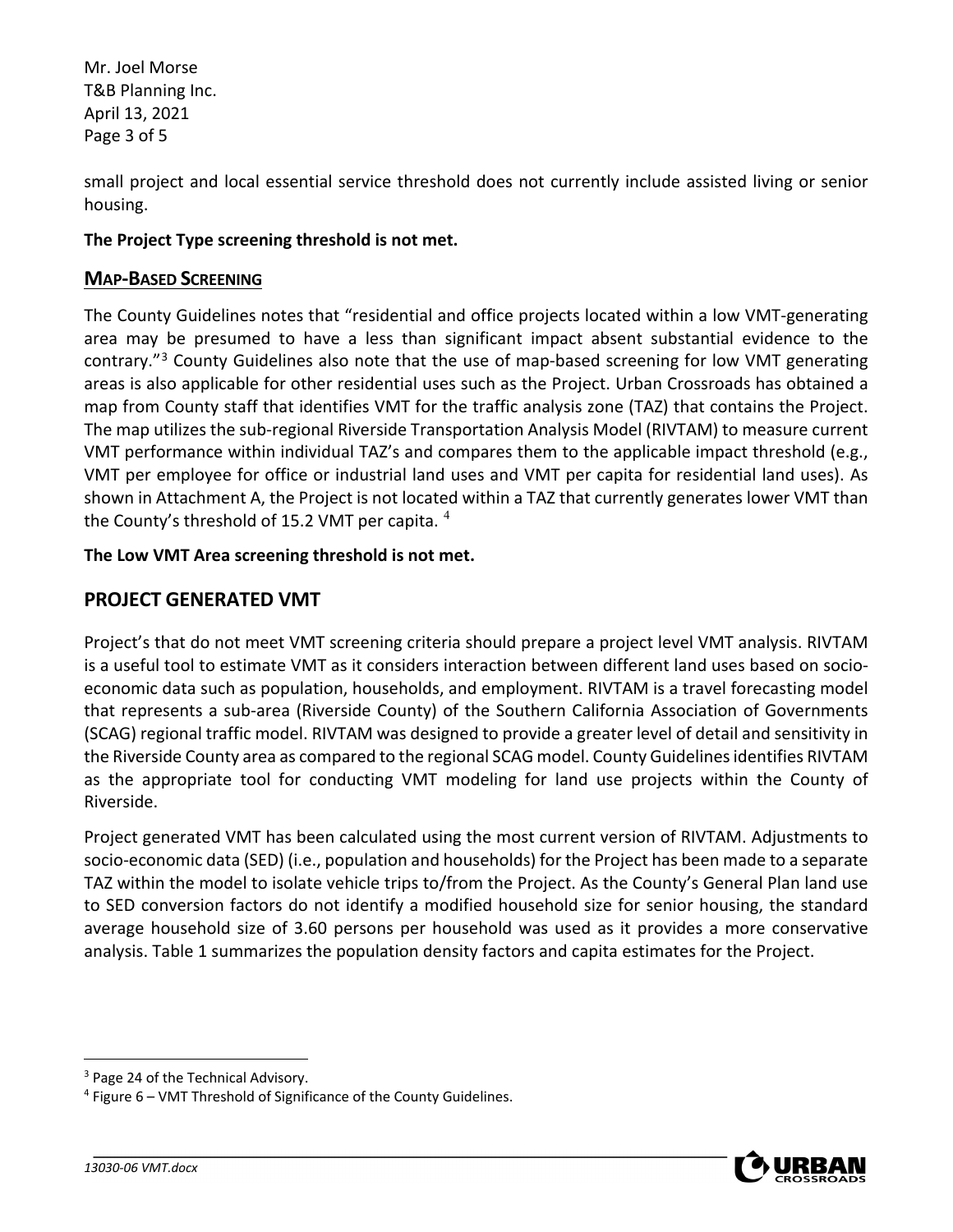#### **TABLE 1: POPULATION DENSITY FACTORS**

|                                            | <b>Project</b>  |                          |
|--------------------------------------------|-----------------|--------------------------|
| Units                                      | 165 beds        | 76 dwelling units        |
| Average Household Size Factor <sup>5</sup> | 1 persons/1 bed | 3.60 persons/1 household |
| Capita                                     | 165 persons     | 274 persons              |
| Total Capita                               | 439 persons     |                          |

Adjustments to population and households for the Project's TAZ were made to the RIVTAM base year model. Project-generated home-based residential VMT was then calculated following the VMT calculation procedures identified in Appendix E of the County Guidelines and includes home-based residential trips that are both internal and external to the RIVTAM model boundaries. The home-based residential VMT value is then normalized by dividing by the number of Project capita (i.e., population). As shown in Table 2, the Project generated VMT per capita is 10.41.

#### **TABLE 2: PROJECT VMT PER CAPITA**

|                            | <b>Project</b> |
|----------------------------|----------------|
| Home-based Residential VMT | 4.572          |
| Capita                     | 439            |
| VMT per Capita             | 10.41          |

The County Guidelines identifies a threshold of 15.2 VMT per capita for residential uses. The Project would not exceed the County threshold of 15.2 VMT per capita, therefore, the potential impact to VMT is less than significant.

If you have any questions, please contact me directly at 949-660-1994.

Respectfully submitted,

URBAN CROSSROADS, INC.

Aric Evatt, PTP Alex So President **Senior Analyst** Senior Analyst

<span id="page-3-0"></span><sup>5</sup> Average Household Size Factor was obtained from the County of Riverside General Plan Appendix E-2: Socioeconomic Build-Out Assumptions and Methodology (see Table E-2, Average Household Size by Area Plan for Temescal Canyon area, Page 2).

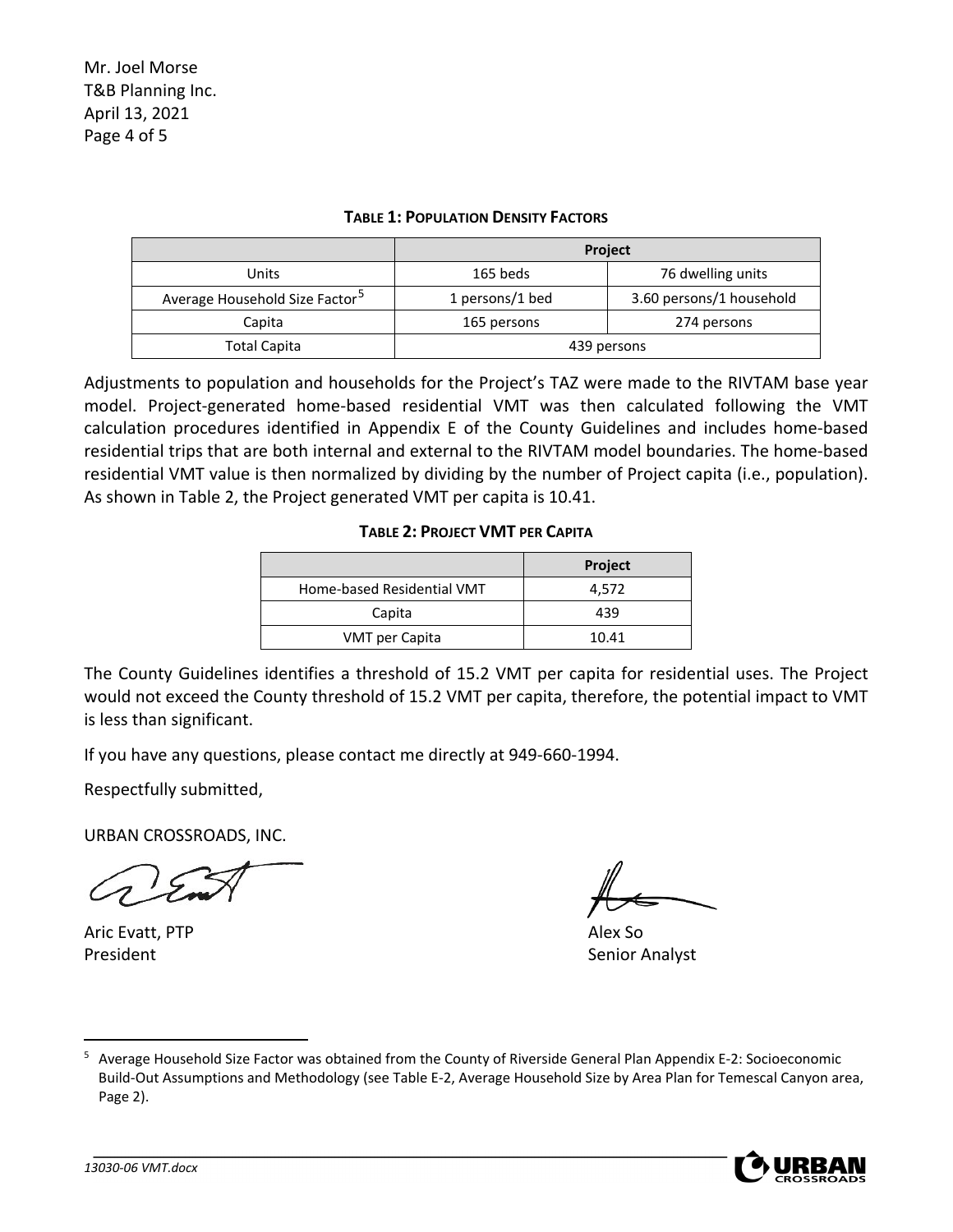Mr. Joel Morse T&B Planning Inc. April 13, 2021 Page 5 of 5

# **REFERENCES**

- 1. **Institute of Transportation Engineers.** *Trip Generation Manual.* 10th Edition. 2017.
- 2. **Urban Crossroads, Inc.** *Glen Ivy Senior Community.* County of Riverside : s.n., September 2020.
- 3. **Office of Planning and Research.** *Technical Advisory on Evaluating Transportation Impacts in CEQA.*  State of California : s.n., December 2018.
- 4. **County of Riverside.** *Transportation Analysis Guidelines for Level of Service Vehicle Miles Traveled.*  County of Riverside : s.n., December 2020.

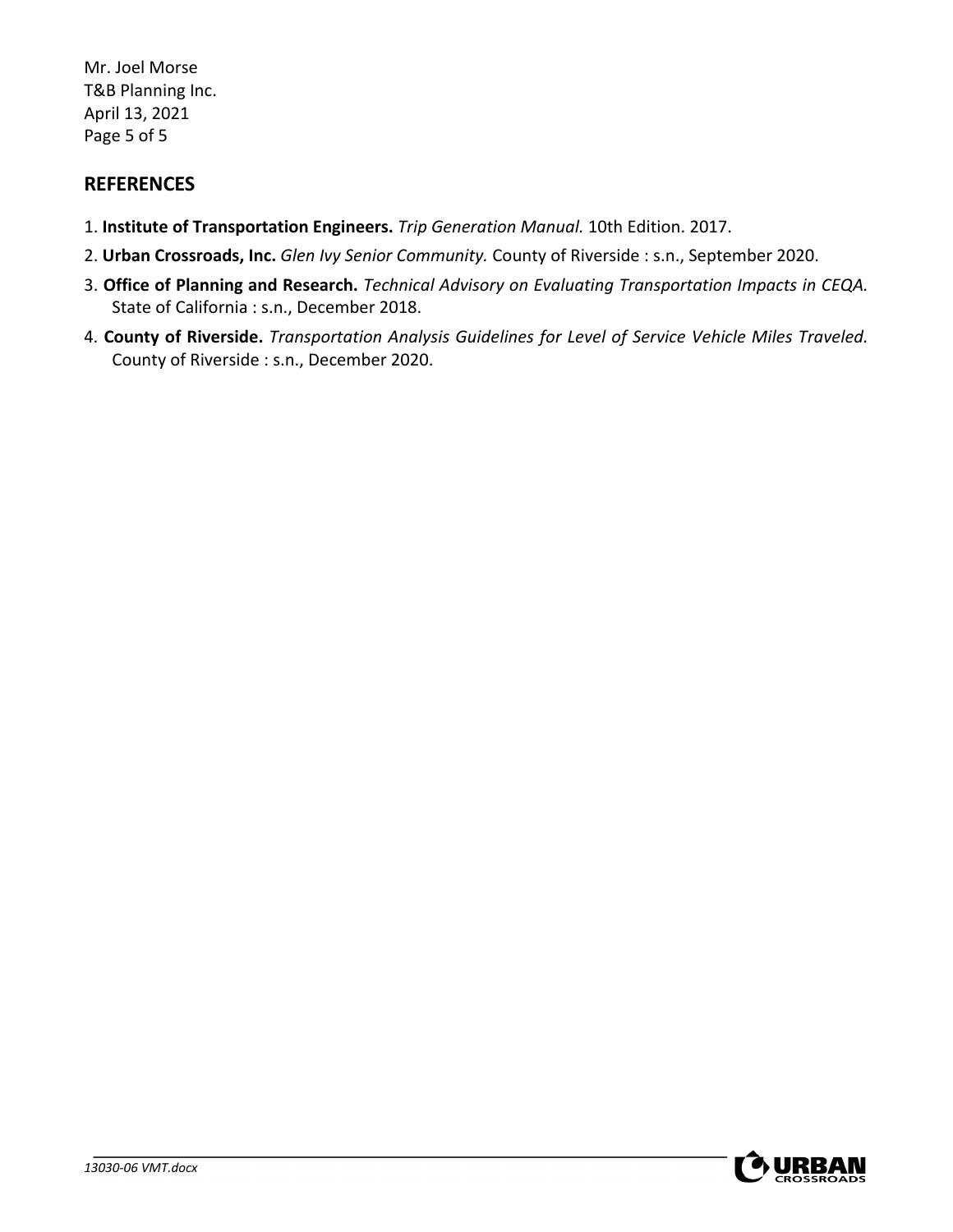**ATTACHMENT A MAP-BASED VMT SCREENING RESULTS**